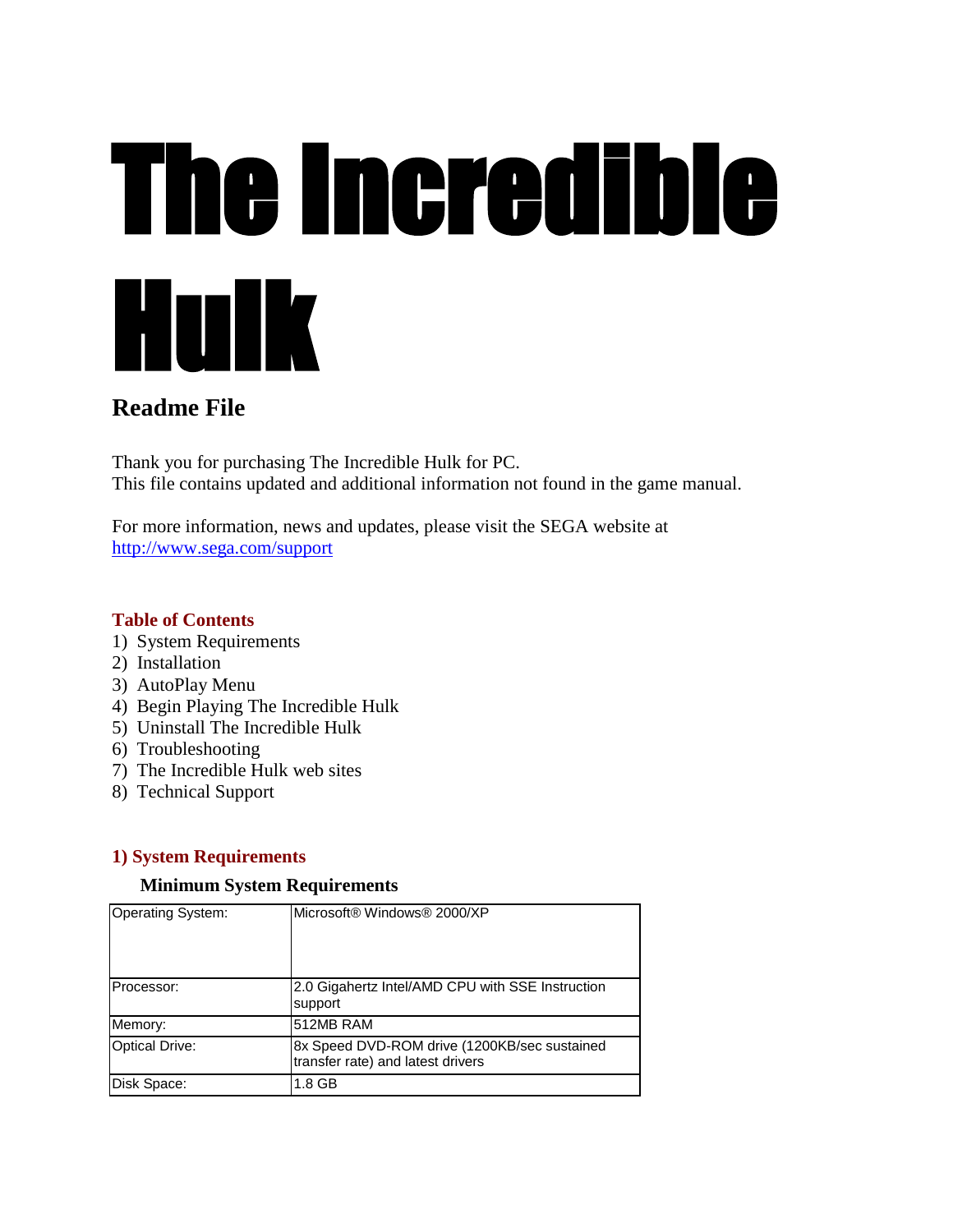| Sound Card:    | 100% DirectX® 9.0c compatible 16-bit sound card and<br>latest drivers                                                                                                            |
|----------------|----------------------------------------------------------------------------------------------------------------------------------------------------------------------------------|
| Input Devices: | 100% Windows® 2000/XP compatible mouse,<br>keyboard and latest drivers. Xinput based controllers.                                                                                |
| DirectX:       | DirectX® 9.0c for Microsoft® Windows® 2000/XP.<br>DirectX® 9.0L for Windows Vista.                                                                                               |
| Graphics Card: | Hardware accelerated video card with pixel and vertex<br>shader version 2.0 support. 128MB of Video Memory<br>with the latest drivers. Must be 100% DirectX® 9.0c<br>compatible. |

NOTE: It may be necessary to update your hardware drivers.

Intel integrated graphics chips are not officially supported.

## **2) Installation**

In order to play The Incredible Hulk, you must first install the program on your computer's hard drive. Please note that you may need Administrator access in order to install the game.

Insert the The Incredible Hulk DVD into your DVD drive. When the AutoPlay screen appears, follow the instructions on the screen to being installing the game.

If the AutoPlay screen does not appear, double-click on the My Computer icon on your desktop, then double-click the DVD drive containing the The Incredible Hulk DVD. Locate and double-click on SETUP.EXE to launch the install program. Follow the instructions on the screen to complete the installation process.

Once you have successfully installed the game, you are ready to play!

# **3) AutoPlay Menu**

The AutoPlay Menu will appear any time the The Incredible Hulk DVD is inserted into the DVD drive:

**Install The Incredible Hulk** - Install the game. Only available if the game is not installed yet.

**Language** – Select the language to play the game in.

**Play The Incredible Hulk** - Begin playing The Incredible Hulk.

**Uninstall The Incredible Hulk** - Remove The Incredible Hulk from your hard drive.

**Readme File** - View this readme file for additional information about The Incredible Hulk.

**The Incredible Hulk Website** - Go to the official The Incredible Hulk game web site.

**SEGA Website** - Go to the SEGA official site.

**Change Resolution** - Select the Resolution settings to play the game in.

**Exit** - close the menu.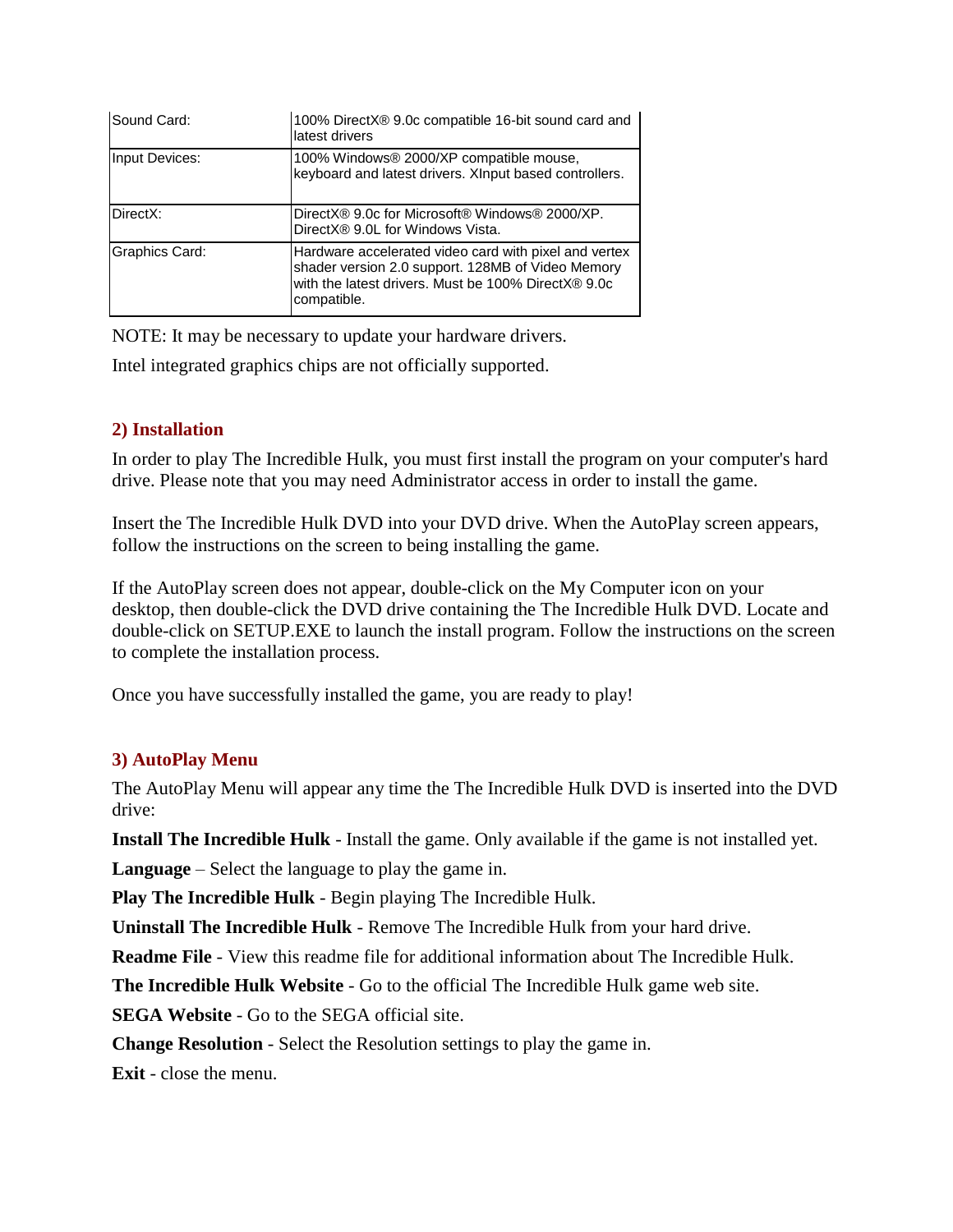## **4) Begin Playing The Incredible Hulk**

Now that you've installed the game, there are several ways to begin playing:

#### -Insert the The Incredible Hulk DVD into your DVD drive and click **PLAY THE INCREDIBLE HULK**.

-Click the Windows START button and select Programs>Sega>The Incredible Hulk>**Play The Incredible Hulk**.

-Double-click the The Incredible Hulk icon on your desktop.

Next, the game launcher program will be displayed. Select the screen resolution and language, then press ENTER to start the game.

If the game fails to run properly, make sure to select a screen resolution that is supported by your computer monitor.

Note: You will need to have the The Incredible Hulk DVD in your DVD drive at all times in order to play THE INCREDIBLE HULK.

#### **5) Uninstall The Incredible Hulk**

If you need to uninstall The Incredible Hulk, you may do any of the following:

-Insert the The Incredible Hulk DVD and select **Uninstall The Incredible Hulk** from the AutoPlay Menu.

-Click the START button, choose Programs>SEGA>The Incredible Hulk, and select Uninstall The Incredible Hulk.

-Click the START button, go to Control Panel, Add/Remove Programs and remove The Incredible Hulk.

#### **6) Troubleshooting**

If you are having difficulty launching the game:

1) Close any other applications that are running on your PC, including system tray applications.

2) Make sure that DirectX 9.0c is installed on your system.

3) Make sure to update your graphic card and sound card drivers to the latest drivers available.

Please try updating your graphic card drivers before contacting technical support:

#### **ATI Driver Downloads**

<http://ati.amd.com/support/driver.html>

#### **NVIDIA Driver Downloads**

<http://www.nvidia.com/page/drivers.html>

#### **SAVED GAMES**

By default, the saved game files for The Incredible Hulk are located here: